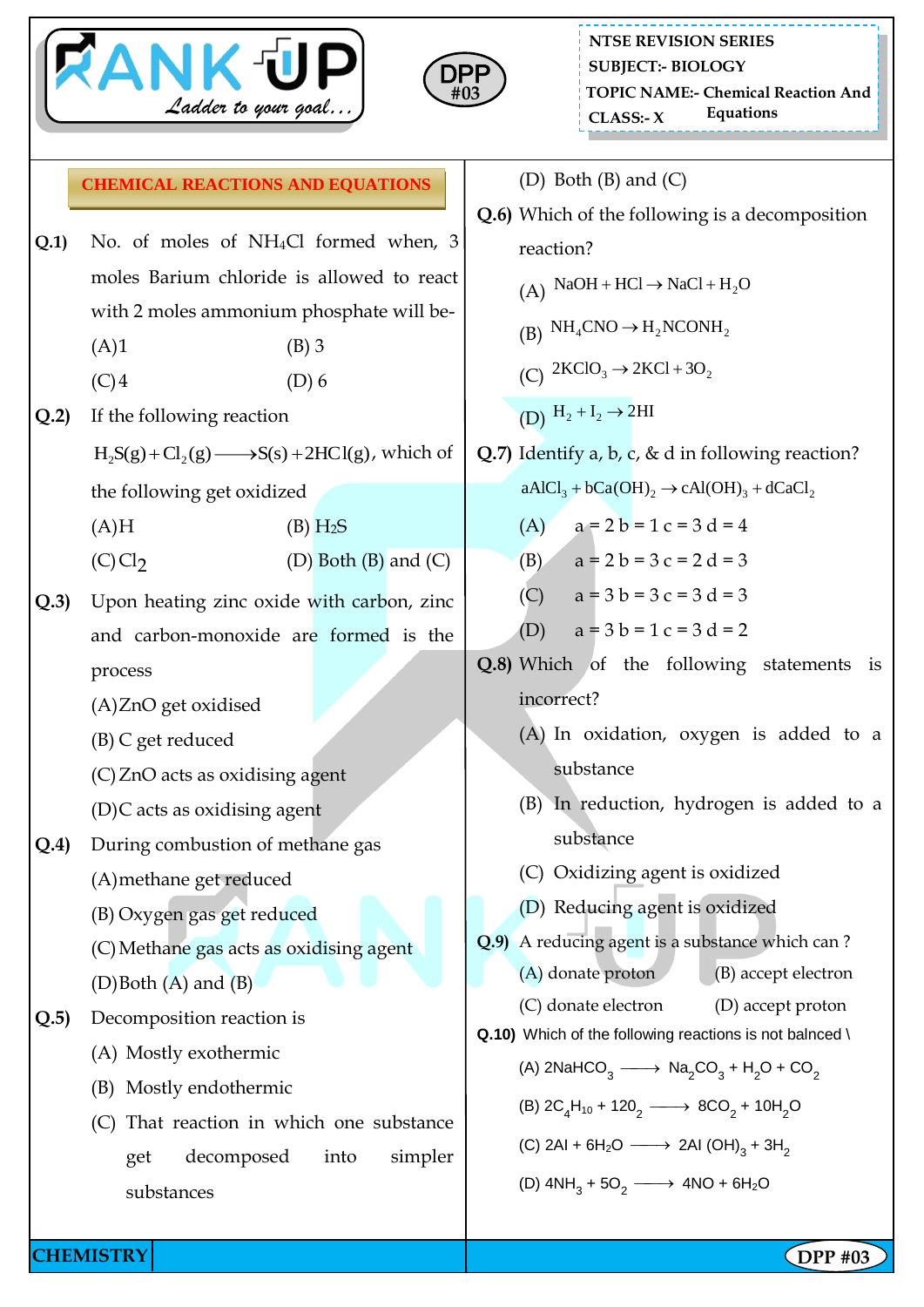



**Q.11)** Which of the following statements is correct (A) A chemical equation tells us about the substances involved in a reaction. (B) A chemical equation informs us about the symbols and formulae of the substances involved in a reaction. (C) A chemical equation tells us about the atoms or molecules of the reactants and products involved in a reaction. (D) All are correct. **Q.12)** Zn(s) +  $H_2SO_4$ (aq)  $\longrightarrow$  ZnSO<sub>4</sub>(aq) +  $H_2$ (g) is an example of- (A) precipitation reaction (B) endothermic reaction (C) evolution of gas (D) change in colour **Q.13)** In the reaction xPb (NO<sub>3</sub>)32  $\frac{\text{Heat}}{\text{heat}}$  yPbo + zNO<sub>2</sub> +  $O_2$  x,y and z are -(a)  $1,1,2$  (B)  $2,2,4$ (C) 1,2,4 (D) 4,2,2 **Q.14)** When the gases sulphur dioxide and hydrogen sulphide react, the reaction is  $SO_2 + 2H_2S \rightarrow 2H_2O + 3S$ Here hydrogen sulphide is acting as - (A) an oxidising agent (B) a reducing agent (C) a dehydrating agent (D) a catalyst **Q.15)** Which of the following statements is/are false for oxidation reaction? (A) Gain or addition of electronegative radical (B) Removal of hydrogen atom. (C) Removal or loss of electropositive radical or element (D) None of these **Q.16)** Which of the following is an example of oxidation reaction ? (A)  $\text{Sn}^{+2}$  - 2e<sup>-</sup>  $\rightarrow$ Sn<sup>+4</sup> (B) Fe<sup>+3</sup> + e<sup>-</sup>  $\rightarrow$  Fe<sup>+2</sup>  $(C)$  Cl<sub>2</sub> + 2e<sup>-</sup>  $\rightarrow$ (D) None of these **Q.17)** Which of the following equations is representing combination of two elements? (A) CaO + CO<sub>2</sub>  $\longrightarrow$  CaCO<sub>3</sub> (B)  $4 \text{ Na} + \text{O}_2 \longrightarrow 2 \text{Na}_2\text{O}$ (C)  $SO_2 + 1/2 O_2 \longrightarrow SO_3$ (D) 2Na + 2H<sub>2</sub>O  $\longrightarrow$  2NaOH + H<sub>2</sub> **Q.18)** Which of the following is/are a decomposition reaction(s)? (A) 2HgO  $\xrightarrow{\text{Heat}}$  2Hg + O<sub>2</sub> (B) CaCO<sub>3</sub>  $\xrightarrow{\text{Heat}}$  CaO + CO<sub>2</sub> (C)  $2H_2O \xrightarrow{\text{Electrolyss}} H_2 + O_2$ (D) All of these **Q.19)**Which of the following is a redox reaction- (A)  $CaCO<sub>3</sub> \longrightarrow CaO + CO<sub>2</sub>$  $(B) H_2 + Cl_2 \longrightarrow 2HCl$  $(C)$  CaO + 2HCl  $\longrightarrow$  CaCl<sub>2</sub> + H<sub>2</sub>O (D) NaOH + HCl  $\longrightarrow$  NaCl + H<sub>2</sub>o **Q.20)**Which statement is correct about the following reaction?  $ZnO + CO \longrightarrow Zn + CO<sub>2</sub>$ (A) ZnO is being oxidized (B) CO is being reduced (C)  $CO<sub>2</sub>$  is being oxidized (D) ZnO is being reduced  $Q.21$ }Fe<sub>2</sub>O + 2Al  $\longrightarrow$  Al<sub>2</sub>O<sub>3</sub> + 2Fe This reaction is an example of – (A) Combination reaction (B) Double displacement reaction (C) Decomposition reaction (D) Displacement reaction **Q.22)**Which of the following reaction is metathesis

**CHEMISTRY DPP #03**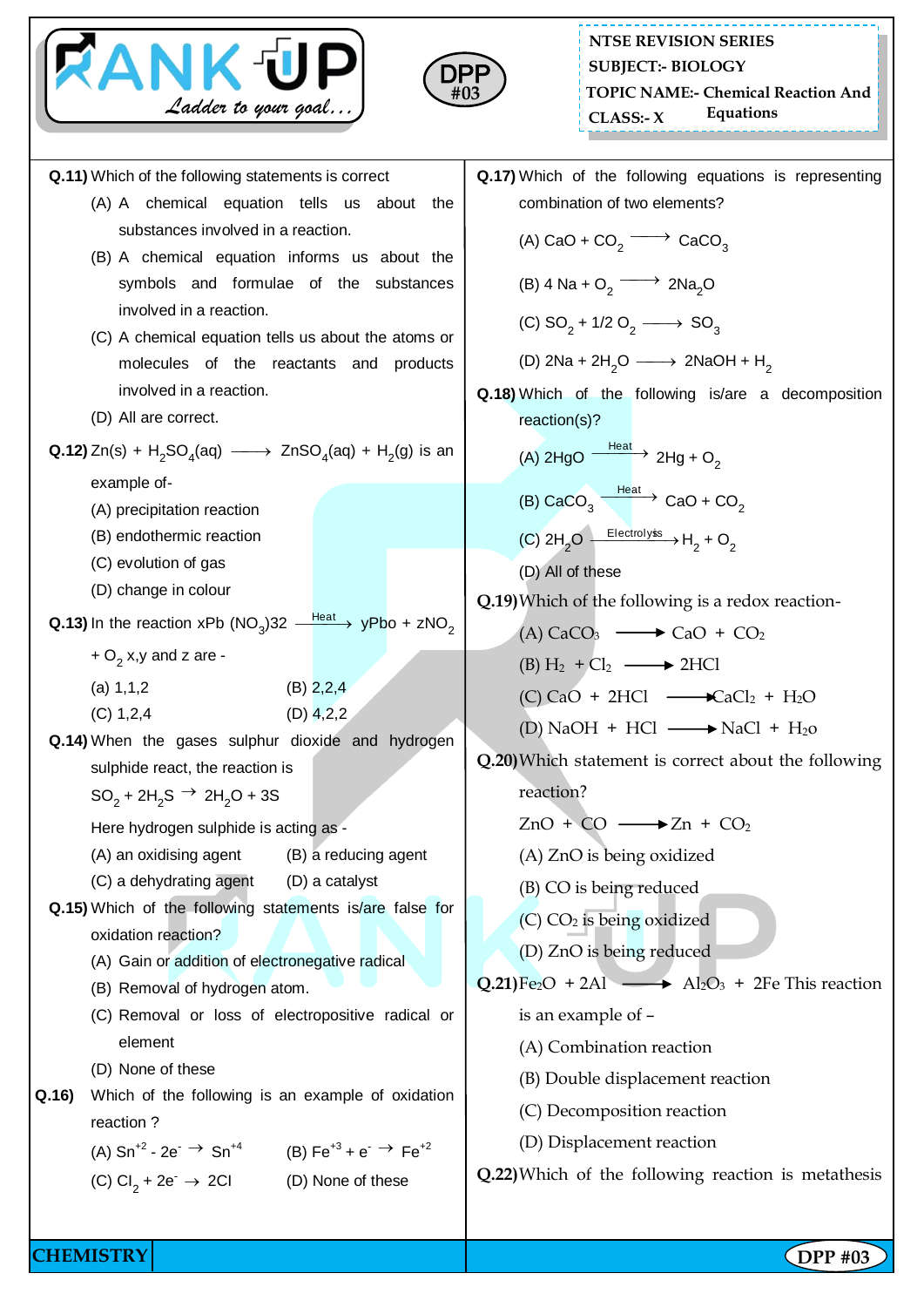



\_\_\_\_\_\_\_\_\_\_\_\_\_\_\_\_\_\_\_\_

| reaction?                                                                              | (C) Reduction is gain of electron                                                           |  |  |
|----------------------------------------------------------------------------------------|---------------------------------------------------------------------------------------------|--|--|
| (A) $FeCl3 + 3NaOH \longrightarrow Fe(OH)3 + 3NaCl$                                    | <b>(D)</b> Electron accepting species is called                                             |  |  |
| (B) $Zn + H_2SO_4 \longrightarrow ZnSo_4 + H_2$                                        | reducing agent                                                                              |  |  |
| $(C)$ 2CO + O <sub>2</sub> $\longrightarrow$ 2CO <sub>2</sub>                          | Q.27) Rancidity can be checked using                                                        |  |  |
| (D) $N_2 + O_2 \longrightarrow 2NO$                                                    | (A) Oxidants                                                                                |  |  |
| Q.23) There are four types of reactions given                                          | (B) anti oxidants<br>(C) not using nitrogen gas<br>(D) by loose packing and keeping food in |  |  |
| (I) Fe, $O_3 + 2Al \xrightarrow{\Delta} 2Fe + Al_2O_3$                                 |                                                                                             |  |  |
| (II) $CuO + H_2 \longrightarrow Cu + H_2O$                                             |                                                                                             |  |  |
| (III) $H_2S + SO_2 \longrightarrow 3S + 2H_2O$                                         | air                                                                                         |  |  |
| (IV) $Mg + O_2 \longrightarrow MgO$                                                    | Q.28) Photosynthesis is an example of                                                       |  |  |
| The reducing agents in I $&$ II and oxidising                                          | (A) exothermic reaction                                                                     |  |  |
| agents in III $&$ IV are                                                               | (B) endothermic reaction                                                                    |  |  |
| (A) Fe <sub>2</sub> O <sub>3</sub> , H <sub>2</sub> & H <sub>2</sub> S, O <sub>2</sub> | (C) the reaction in which plant obserb                                                      |  |  |
| (B) Al, H <sub>2</sub> & SO <sub>2</sub> , O <sub>2</sub>                              | methane gas                                                                                 |  |  |
| (C) Fe <sub>2</sub> O <sub>3</sub> , CuO & SO <sub>2</sub> , Mg                        | (D) the reaction in which plant get reduced                                                 |  |  |
| (D) Al, CuO & H <sub>2</sub> S, O <sub>2</sub>                                         | Q.29) Lime water can be used for testing carbon                                             |  |  |
|                                                                                        | dioxide gas because :                                                                       |  |  |
| Q.24) In which of the following reaction 'Zn'                                          | (A) the gas can readily dissolve in lime water                                              |  |  |
| undergo oxidation?                                                                     | (B) a white precipitate is immediately formed                                               |  |  |
| (A) $Zn^{2+} + 2e^- \longrightarrow Zn$                                                | on passing gas through lime water                                                           |  |  |
| (B) $H_2 \longrightarrow 2H^+ + 2e^-$                                                  | (C) lime water becomes milky.                                                               |  |  |
| (C) $2H^+ + 2e^- \longrightarrow H_2$                                                  | (D) lime water initially becomes milky and the                                              |  |  |
| (D) $Zn \longrightarrow Zn^{2+} + 2e^-$                                                | milkiness disappears after sometime on                                                      |  |  |
| <b>Q.25)</b> The formula for rust is                                                   | passing the gas in excess                                                                   |  |  |
| $(A)$ CuO<br>(B) $Fe2O3$ .xH <sub>2</sub> O                                            | Q.30) The basis of black and white photography is -<br>(A) decomposition of lead salts      |  |  |
| $(C)$ AgNO <sub>3</sub><br>$(D)$ AgS                                                   | (B) combination of lead salts                                                               |  |  |
| Q.26) According to electronic concept                                                  | (C) decomposition of silver salts                                                           |  |  |
| (A) Oxidation is gain of electron                                                      | (D) combination of silver salts                                                             |  |  |
| Electron donating species is called<br>(B)                                             |                                                                                             |  |  |
| oxidising agent                                                                        |                                                                                             |  |  |
|                                                                                        |                                                                                             |  |  |

**CHEMISTRY DPP** #03